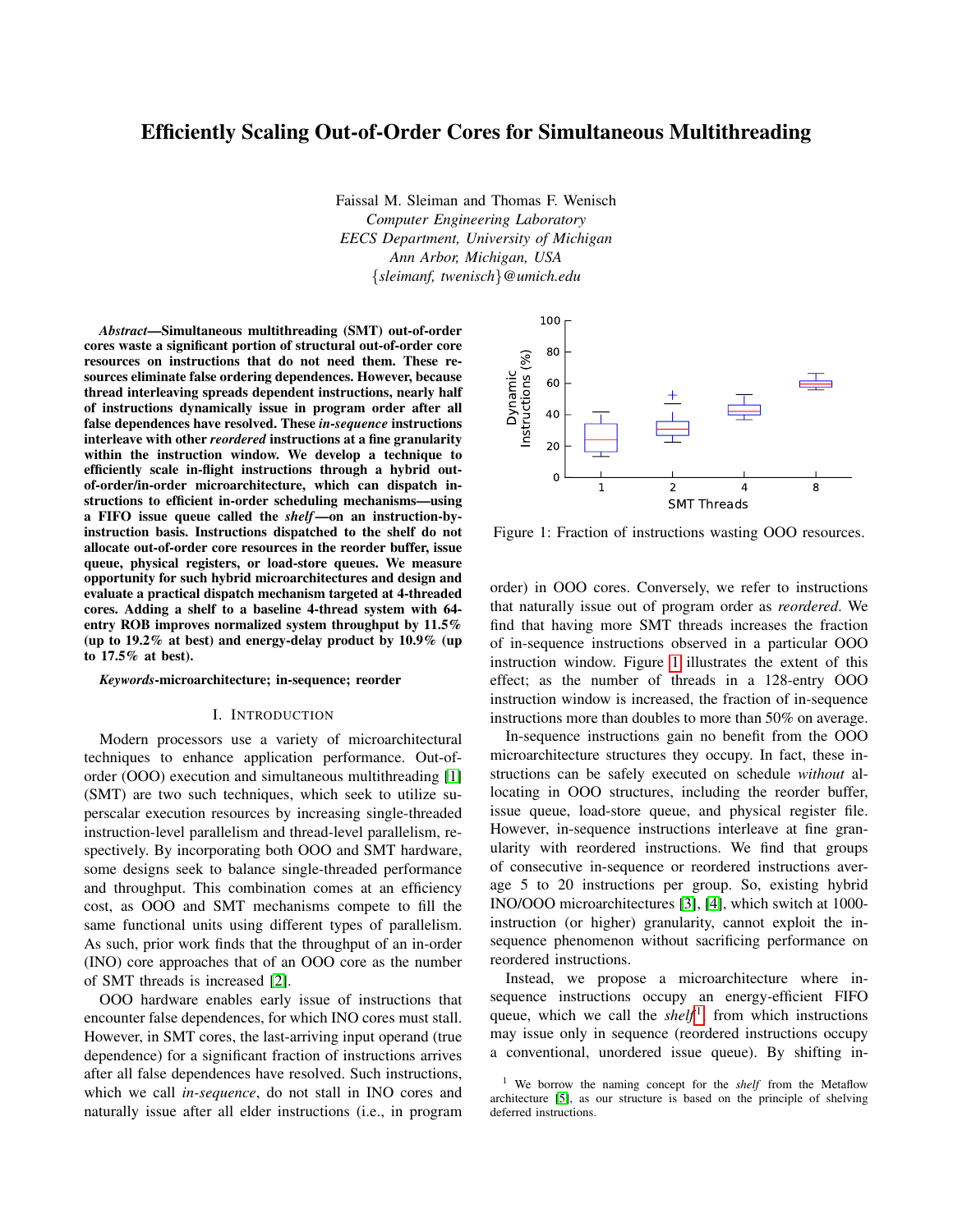sequence instruction occupancy to the inexpensive shelf, capacity in OOO structures is freed for reordered instructions. As Figure [1](#page-0-0) shows that more than half of instructions are insequence in a 4-thread SMT, we aim to double the effective instruction scheduling window simply with the allocation of FIFO queues.

This paper makes contributions in three areas. First, we report on the correlation between in-sequence instructions and the effectiveness of OOO hardware—in-sequence instructions gain no benefit from OOO mechanisms. Second, we leverage that insight to design a microarchitecture that integrates a shelf into an SMT-enabled out-of-order core. To our knowledge, this is the first design that enables a modern dynamically scheduled instruction window, with instruction reordering and register renaming, to contain statically scheduled, unreordered instructions, which reuse the same registers, chosen at instruction granularity. We evaluate the opportunity for such microarchitectures to improve energydelay product under an oracle dispatch mechanism. Finally, we design a simple hardware steering mechanism that determines whether instructions must be steered to the shelf based on whether they are predicted to be in-sequence or reordered in the future schedule. With this practical steering mechanism, a 64-entry shelf improves normalized system throughput (a metric that considers both performance and fairness across threads [\[6\]](#page-11-5)) by 11.5% (up to 19.2% at best) and energy-delay-product by 10.9% (up to 17.5% at best) over a baseline 4-thread OOO core with a 64-entry ROB.

#### II. BACKGROUND AND DESIGN OVERVIEW

OOO cores *dispatch* instructions into a dynamic scheduling window where they can be selected to *issue* to functional units out of program order. On the other hand, a simple INO core stalls at the issue stage until all ordering dependences resolve. We identify three such dependences that cause simple INO cores to stall, but do not stall OOO cores. These are data, speculation, and structural dependences. We consider an instruction to be *reordered* if it issues to functional units before all three types of dependences are resolved, otherwise the instruction is *in-sequence*.

*Data dependences* govern the order in which register reads and writes must be performed. These comprise the well-known Read-After-Write (RAW) or true dependence, as well as the Write-After-Write (WAW) and Write-After-Read (WAR) false dependences. The simple INO core stalls for true and false data dependences by issuing instructions in program order, which takes care of WAR hazards, and with the use of a register ready bit-vector, which can detect RAW and WAW dependences. *Speculation dependences* involve speculative execution of instructions, including processor speculation on control flow, such as after a branch or excepting instruction, or on values, such as those returned by loads executed early in memory order. We consider that speculation is bounded by a known maximum latency that

<span id="page-1-0"></span>

Figure 2: Weighted cumulative distribution of consecutive in-sequence and reordered instruction series lengths.

is a function of the pipeline, especially for relaxed memory models (Section [III-D\)](#page-6-0). Speculation dependences can be handled at the issue stage using Smith and Pleszkun's result shift register [\[7\]](#page-11-6). *Structural dependences* represent resource constraints that prevent instructions from proceeding to the next stage, as in pipeline stalls in an INO core, or a temporary shortage of functional units for a particular type of operation. Structural dependences are honored automatically by the FIFO nature of the INO issue stage.

Thus, all instructions in a simple INO core are insequence, while OOO cores allow some instructions to issue sooner (relative to other instructions) than they would have in an INO core. OOO achieve this dynamic scheduling window by provisioning a number of hardware structures, including a reorder buffer (ROB), issue queue (IQ), loadstore queue (LSQ), and physical register file (PRF). These structures alleviate data, speculation, and structural dependences by implementing register renaming, instruction reordering, and associative wakeup. Larger OOO cores scale all structures in a balanced fashion so that no single structure is a dominant bottleneck.

In-sequence and reordered instructions interleave at fine granularity in an OOO core. Figure [2](#page-1-0) depicts the cumulative distribution of consecutive in-sequence and reordered series lengths, weighted by the number of instructions in the series (the series length). The plot shows the geometric mean across benchmarks, as well as their range of behavior, for single-threaded benchmarks. We find that 99% of insequence instructions occur in series with 30 instructions or fewer, while a series of reordered instructions is bound by the ROB size (128 entries in this case). SMT workload mixes with 2, 4 and 8 threads generally produce similar distributions.

Our main observation is that in-sequence instructions do not need costly OOO structures to execute correctly on schedule. We demonstrate in the coming sections a practical OOO microarchitecture wherein in-sequence instructions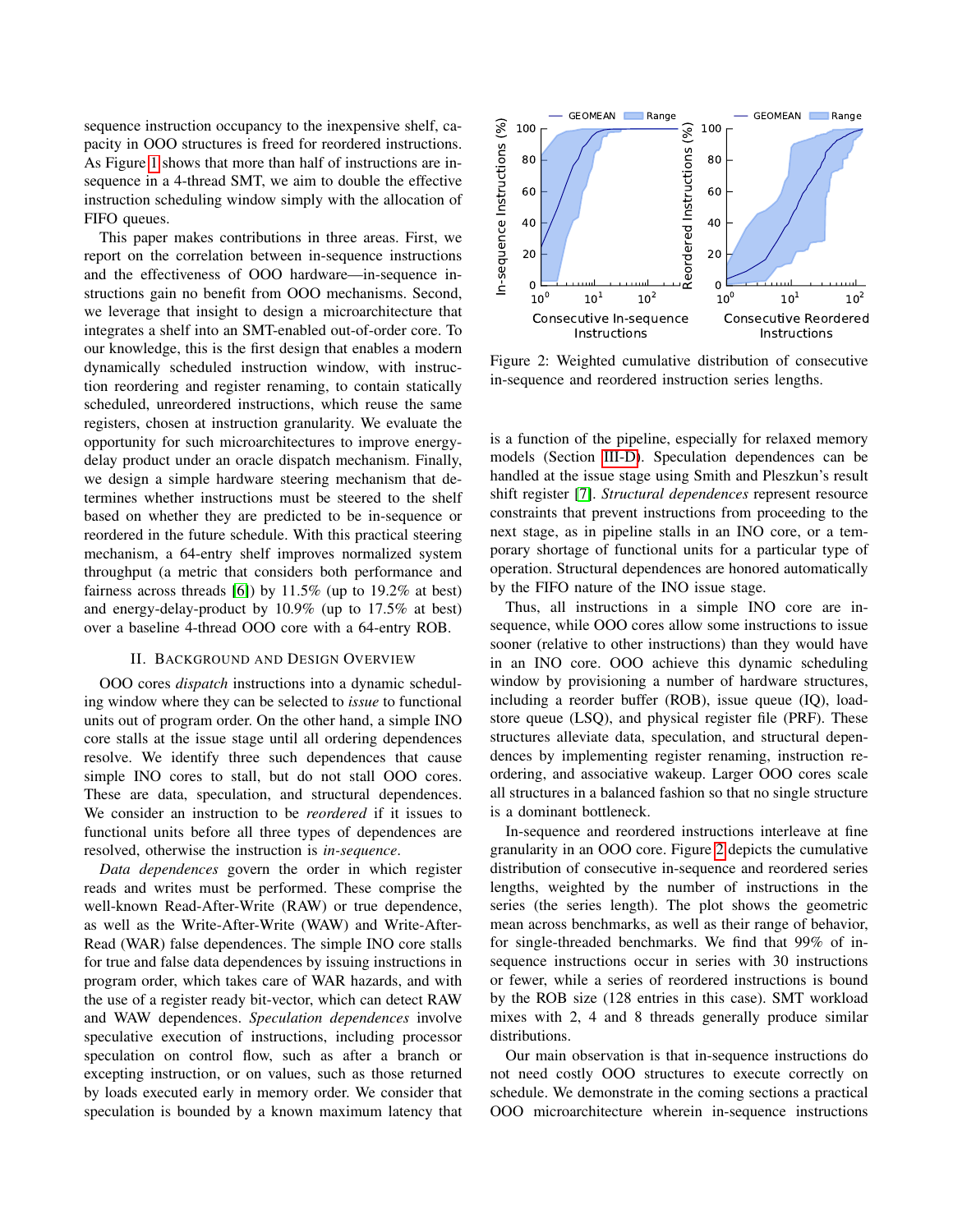<span id="page-2-0"></span>

Figure 3: Design overview with FIFO shelf.

can be selected on an instruction-by-instruction basis and skip allocation in OOO structures, *while still executing correctly in the same schedule as a conventional OOO core*.

Nevertheless, in-sequence instructions must still be buffered so as to extend the OOO instruction window. We provide this buffering via a per-thread in-order issue queue, which we call a *shelf*. A shelf is a FIFO buffer that holds instructions in between the dispatch and issue stages much like the (fully associative) IQ. It serves to unblock the dispatch stage to allow reordered instructions to proceed past stalled in-sequence instructions. Shelf instructions are not allocated a new PRF or ROB entry. As such, shelf issue logic must detect and handle false dependences by stalling. Ideally, instructions steered to the Shelf are in-sequence instructions, which do not incur additional stalls for false dependences. We discuss steering instructions to the shelf or IQ in Section [IV.](#page-6-1)

Figure [3](#page-2-0) illustrates the shelf within a generic OOO pipeline. It depicts incoming instructions from the dispatch stage as steered to the shelf or to the IQ. The steering mechanism may interleave shelf and IQ instructions on an instruction-by-instruction basis. Once instructions have dispatched to the shelf and IQ, the microarchitecture must correctly and quickly resolve true and false dependences across the two queues to prevent unnecessary stalls. Prior hybrid INO/OOO microarchitectures [\[3\]](#page-11-2), [\[4\]](#page-11-3) cannot exploit such fine-grain interleaving, while our design can. As the average series length of in-sequence or reordered is on the order of 10 instructions, the instruction window will simultaneously contain multiple series that interdepend. The next section focuses on the details of our mechanism.

#### III. A HYBRID INSTRUCTION WINDOW

The FIFO shelf is designed to avoid costly associative operations like the tag comparison in the IQ as well as storeto-load forwarding and memory order violation detection in the LSQ. We implement the shelf as a circular buffer

<span id="page-2-2"></span>

Figure 4: In-order issue of shelf instructions.

with head and tail pointers, much like the ROB. All shelf instructions will block behind a stalled head instruction even if they are ready to issue. Each instruction at the head of the shelf will check for false and true dependences before issuing to the functional units.

Ideally, the shelf would only require mechanisms like the simple INO core to ensure that instructions issue insequence. However, in-order issue is complicated by the dynicamically-scheduled OOO instruction window. To detect false dependences inexpensively, we maintain the invariant that instructions issue from the shelf in program order. The main implication of INO shelf issue is that shelf instructions must issue after preceding IQ instructions, which we describe in Section [III-A.](#page-2-1) We also modify the stalling mechanisms for speculation (Section [III-B\)](#page-3-0) and data dependences (Section [III-C\)](#page-4-0). Finally, we discuss memory ordering in Section [III-D.](#page-6-0)

#### <span id="page-2-1"></span>*A. Issuing from the Shelf in Program Order*

By virtue of the shelf being a FIFO buffer, its instructions are already ordered with respect to each other. So, an instruction at the head of the shelf need only stall for unissued instructions from the immediately preceding series of IQ instructions (earlier series of IQ instructions must have already issued for the shelf instruction to reach the head). For this reason, we designate that a new *run* of instructions starts when an IQ instruction is steered immediately following a shelf instruction from the same thread. One run consists of a series of IQ instructions followed by a series of shelf instructions. An instruction at the head of the shelf that issues after all IQ instructions in the same run is guaranteed to issue in program order.

Since IQ instructions are dynamically scheduled, the first instruction to dispatch is not necessarily the first one to issue. Additionally, consecutive instructions are generally not allocated adjacent entries in an IQ. To track the issue order of IQ instructions, we allocate a per-thread issue-tracking bitvector with one bit per ROB entry, which represents whether the corresponding instruction has yet to issue (see Figure [4\)](#page-2-2). The bit corresponding to an instruction is cleared upon dispatch,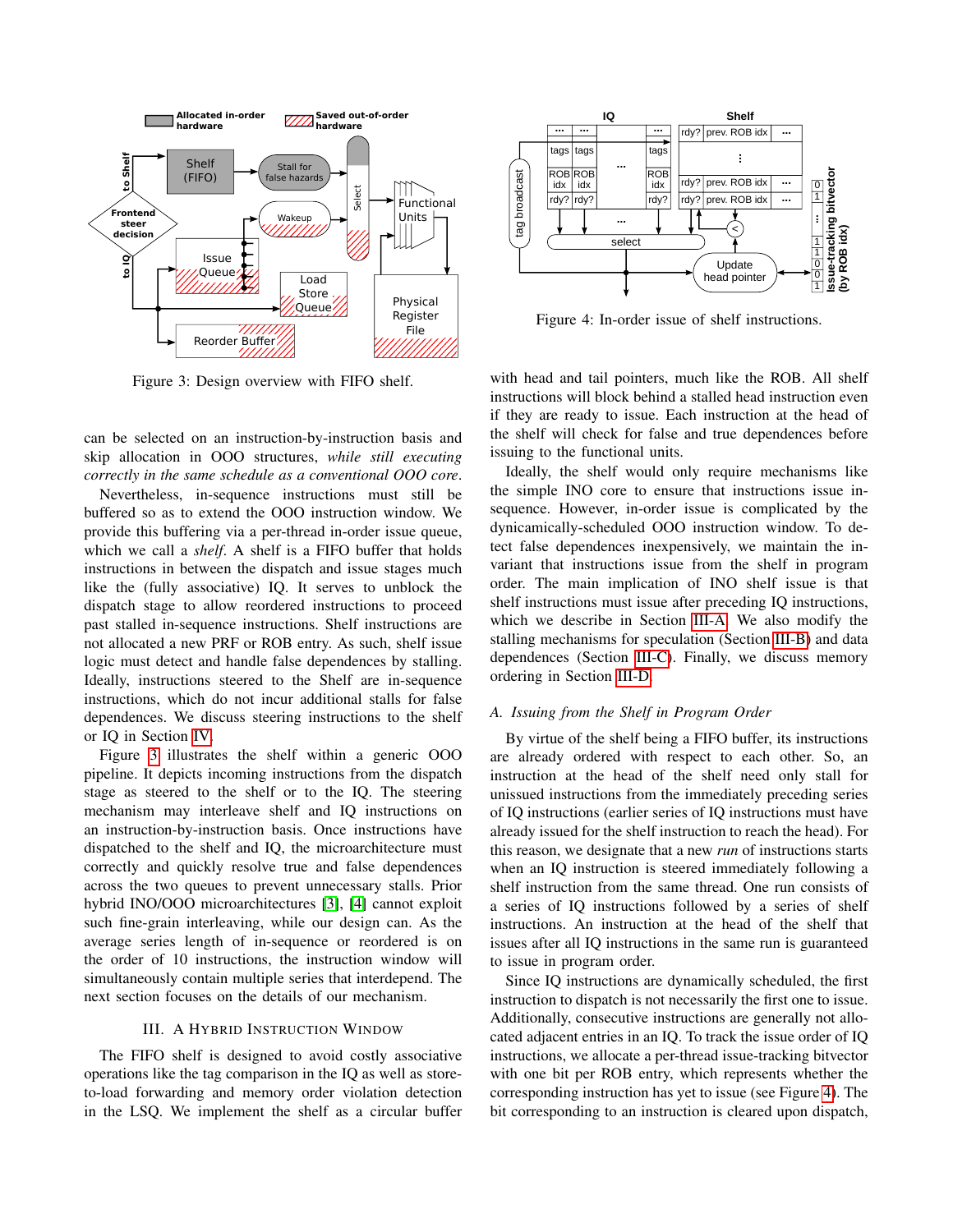and set upon issue. A head pointer is maintained to track the oldest unissued IQ instruction, similarly to how the ROB tracks the oldest instruction that has not retired. To be eligible for issue, a shelf instruction must ensure that the head pointer has moved past the last IQ instruction in its run. So, as an instruction is dispatched to the shelf, it records the ROB index of the last preceding IQ instruction (i.e., the tail pointer of the ROB/issue-tracking bitvector for its thread). Once the head pointer advances past this index, the shelf head is the eldest unissued instruction and can proceed to issue in program order.

Critical Path Considerations. In a superscalar machine, we may desire to issue a shelf instruction in the same cycle as the last older IQ instruction. We consider the circuit-level critical path challenges associated with same-cycle issue. An issue cycle consists of selecting a number of ready instructions, followed by waking up their dependents to mark them ready for the next cycle. To determine if the head of the shelf is eligible for issue, the issue-tracking bitvector must be updated to reflect the elder IQ instructions selected for issue this cycle. Same-cycle issue of an IQ instruction and subsequent shelf instructions requires this combinational logic to be placed on the critical path of wakeup and select.

In OOO cores with relatively small issue queues, this additional logic may not affect the processor clock frequency. However, in larger OOO designs, issue logic is often already among the longest paths. Hence, we propose the design depicted in Figure [4,](#page-2-2) which does not bypass issue-tracking bitvector updates, removing these updates from the wakeupselect critical path. As the shelf extends the instruction window, it effectively competes against larger OOO cores with longer critical paths. We evaluate various OOO sizes under the same clock frequency to isolate microarchitectural effects; nevertheless, we assume that small critical path overheads induced by our shelf design compare favorably to the critical paths in larger, slower designs.

#### <span id="page-3-0"></span>*B. Handling Speculation*

The ROB is the conventional OOO structure that enables misspeculation recovery by maintaining the program order retirement of architectural state. If an instruction misspeculates, the implementation is able to recover the architectural state prior to that instruction, squashing younger instructions in the process. The PRF buffers the alternative versions of register state needed for this recovery process, and typically scales with the OOO instruction window. An instruction is considered *committed* once it can no longer be squashed, and any state it overwrites is no longer needed for recovery. By orchestrating the in-sequence completion of shelf instructions, we find we are able to forego allocation of ROB entries and overwrite previously allocated PRF entries. Shelf instructions must be delayed at issue until they are guaranteed to be committed. We discuss the shelf delay mechanisms below, then discuss how to squash shelf instructions and prevent them from writing back on a misspeculation. Finally we consider coordinating the ROB retire order with shelf instructions.

Delaying Shelf Instructions for Speculation. We first describe the simplest method to delay shelf instruction writeback correctly. This method is based on the result shift register proposed by Smith and Pleszkun in the context of in-order cores with varying but deterministic instruction execution latencies [\[7\]](#page-11-6). We introduce a *speculation shift register* (SSR) per thread, which tracks the maximum remaining resolution cycles for any in-flight instruction. As each speculative instruction issues, it sets the SSR to the maximum of its resolution delay and the current SSR value. Since shelf instructions issue in program order, when the instruction at the head of the shelf is eligible for issue, the SSR will have been updated by all older instructions. A shelf instruction can only issue once its minimum execution delay compares greater than or equal to the value in the SSR. Any earlier and it becomes unsafe to issue the shelf head (i.e., it could overwrite the value in its destination register, which is later needed for recovery).

Although the mechanism we have described thus far maintains precise state, it can unnecessarily delay shelf instructions due to speculative execution of younger reordered instructions; such younger instructions may issue early, merging their resolution time into the SSR. In pathological cases, the shelf head may be the eldest incomplete instruction and yet stall indefinitely, until the issue of all younger instructions becomes blocked due to dependences on the shelf. (This pathology could not arise in Smith and Pleszkun's setting, where issue is in-order [\[7\]](#page-11-6).) To avoid this pathology, we provision additional SSRs. We could enforce precise speculation stalls by provisioning a separate SSR for each run; however, the number of in-flight runs varies greatly over the course of execution. Moreover, to support per-run SSRs, each IQ instruction would need to track which SSR it must update.

Instead, we propose a design with only two SSRs, an IQ SSR and a shelf SSR as shown in Figure [5.](#page-4-1) All IQ instructions update only the IQ SSR with their resolution time as they issue. Shelf instructions refer only to the shelf SSR to determine if they are safe to issue. Whenever the first shelf instruction in a particular run becomes eligible for inorder issue, the IQ SSR is first copied to the shelf SSR. At this moment, it is guaranteed that all elder IQ instructions have issued and updated the SSR (as the shelf head is the eldest unissued instruction). The IQ SSR may include the resolution delay of younger instructions that issued early, for which we (unnecessarily, but conservatively) enforce a delay. However, the starvation pathology described above is no longer possible, since no more IQ instructions will affect the shelf SSR until the shelf head issues.

Shelf Retirement and Squashing. Having been delayed sufficiently, a shelf instruction that arrives at the writeback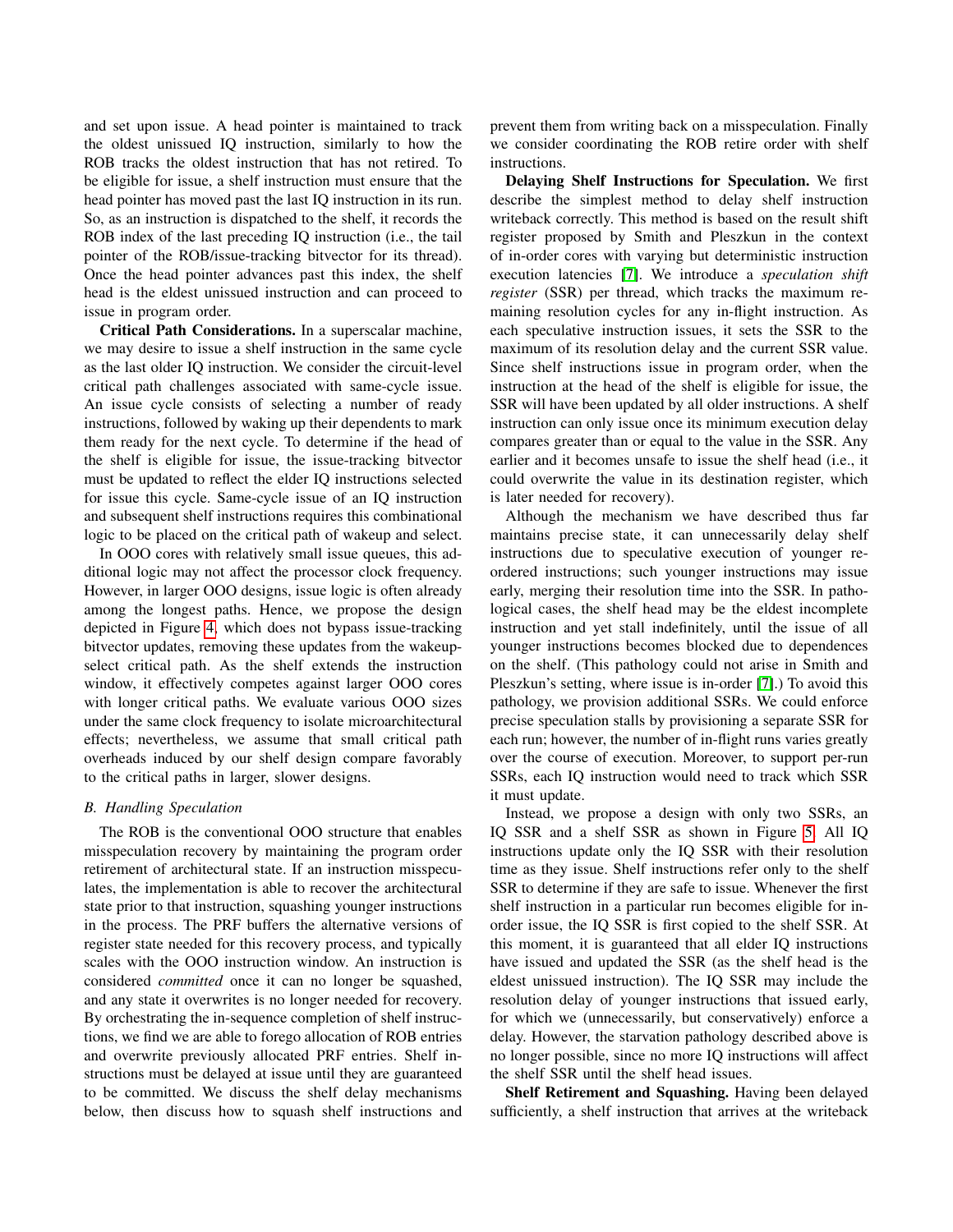<span id="page-4-1"></span>

Figure 5: Delaying the shelf for speculation.

stage without being squashed is definitely committed and can be retired. There can be no readers, writers or recoveries to the state that it will overwrite (data dependences are handled in Section [III-C\)](#page-4-0). A consequence of this is that shelf instructions may retire out of program order. We discuss coordinating the retire order with the ROB in Section [III-B.](#page-4-1) On a misspeculation, all shelf instructions that need to be squashed are either unissued or still in-flight in execution pipelines. These shelf instructions, possibly including the misspeculating instruction itself, must be prevented from writing back as they complete.

There may also be elder in-flight shelf instructions mixed in, which must *not* be squashed. Hence, a misspeculating instruction must indicate precisely the index of the first shelf instruction to be squashed. This *shelf squash index* can be used to filter out younger shelf instructions as they write back. For misspeculating shelf instructions, identifying the shelf squash index is trivial: it is the misspeculating instruction's own index. For IQ instructions, we store during dispatch the index that the next shelf instruction will be assigned, indicated by the shelf tail pointer.

A consequence of this recovery design is that a shelf index may not be recycled for use by another instruction until its first assignee writes back. In contrast, IQ entries may be recycled immediately once the instruction occupying them issues. A simple solution is to release shelf entries only upon writeback. However, this approach greatly increases shelf occupancy; as our goal is to squeeze the most efficiency out of as little hardware as possible, the increased occupancy is undesirable. We discuss an alternative that decouples the shelf index (which cannot be reused) from the shelf entry (which may then be used by another instruction) below.

ROB Retirement. For IQ instructions, the ROB ensures in-order retirement with respect to other IQ instructions; however, the ROB must also coordinate with the out-of-order retirement of shelf instructions to ensure precise state in the event of a misspeculation—ROB instructions may not retire before older shelf instructions. We address this by tracking shelf instruction retirement in a *shelf retire bitvector*, much like the completion bit associated with each ROB entry. Similar to the head pointer of the ROB, a shelf retire pointer advances over this bitvector, always pointing to the eldest unretired shelf index. Each ROB entry tracks the index of the next shelf instruction to follow it in program order (recall that this is the shelf squash index, discussed above, which we must already track for misspeculation recovery). Once the shelf retire pointer matches or exceeds the stored shelf index, the ROB can retire the next IQ instruction.

Whereas this design ensures correct ordering of ROB retirement with respect to shelf instructions, shelf indices must now be reserved until they are no longer referenced by the ROB. The shelf squash index at the head of the ROB is effectively a shelf reservation pointer, preventing a second shelf instruction from retiring an ambiguous shelf index. This shares the downside noted previously: shelf entries may not be recycled for use by a new instruction, in this case until elder ROB entries retire.

We solve this potential resource shortage by decoupling the allocation and deallocation of the (comparatively) expensive shelf entry from that of the shelf index (a virtual resource). We assume the size of the shelf is a power of two, and allow the shelf index to span a range double the shelf size. The shelf retire and reservation pointers now track shelf indexes in this larger index space, but the most significant bit of the shelf index is not used when accessing shelf entries. Shelf entries may now be reused as soon as the corresponding shelf instruction issues. A single shelf tail pointer is used to allocate a shelf index and the corresponding entry (i.e., ignoring the most significant bit).

# <span id="page-4-0"></span>*C. Handling Data Hazards*

To handle data hazards, shelf instructions must stall at issue until it is guaranteed that data dependences are resolved, similar to the simple INO core. Once all data dependences are resolved, in-sequence instructions from the shelf may correctly overwrite the previous value for their destination register. Our strategy, then, is to reuse the previous physical register allocated to the logical identifier for each shelf instruction's destination. We do not allocate new physical registers for shelf instructions, thus reducing the occupancy of the PRF.

Both shelf and IQ instructions translate their source register identifiers in the rename stage to pick up the physical register identifiers (PRI). They also pick up the existing destination register translation; the shelf simply uses it as a destination physical register, while the IQ will retire the identifier back onto the free list as it replaces the translation with a newly allocated physical register mapping. Figure [6](#page-5-0) illustrates the life cycle of a PRI. A physical register is first allocated and written by an IQ instruction, and then overwritten by any number of shelf instructions until the next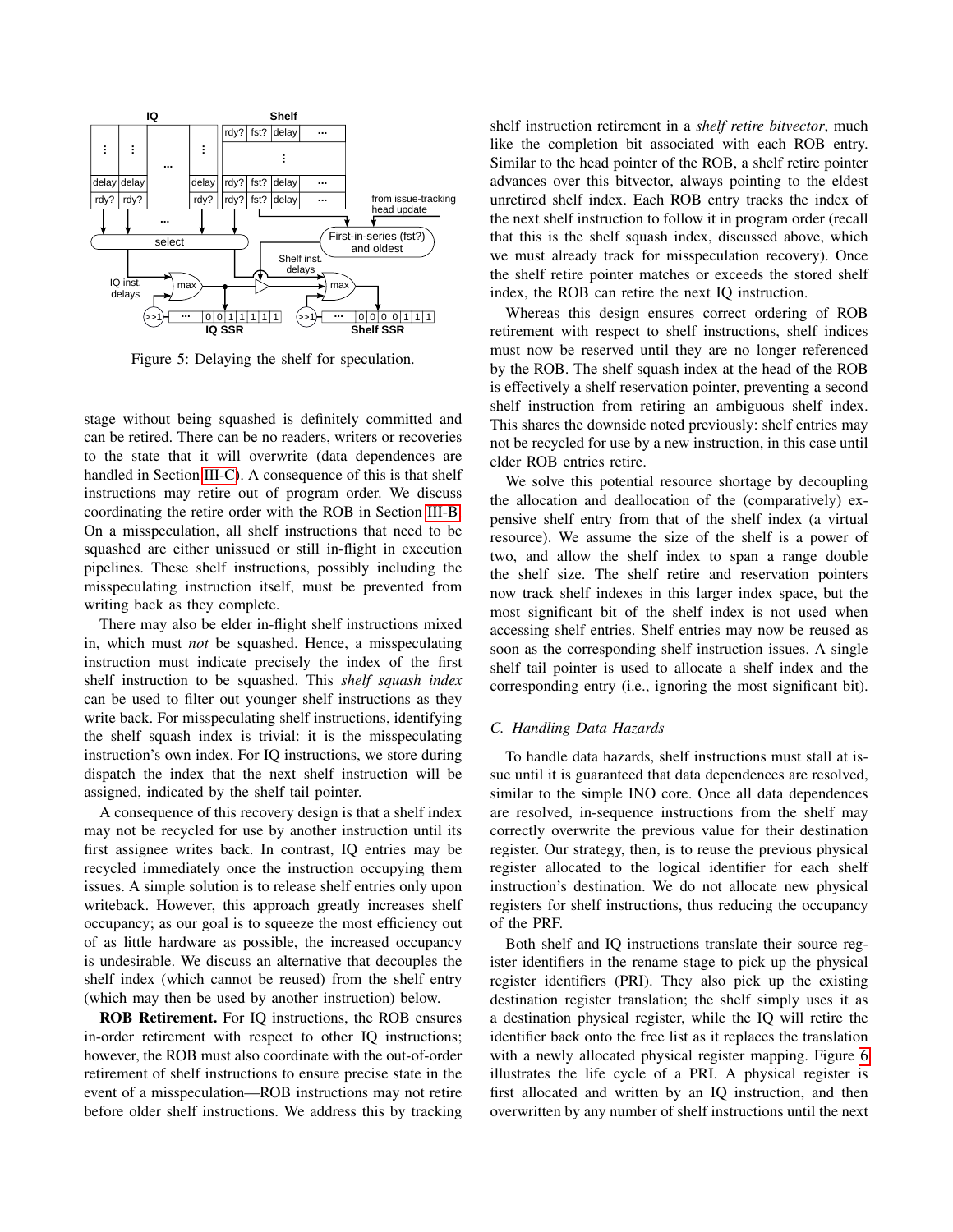<span id="page-5-0"></span>

Figure 6: Life-cycle of register alias.

<span id="page-5-1"></span>

Figure 7: Extended tag space and mapping.

IQ instruction renames the corresponding logical register and eventually retires it.

Instructions at the head of the shelf monitor a ready bitvector for their operand readiness (or may use pipeline interlocks like INO cores) using a conventional scoreboard. The same method can be used to stall shelf instructions for WAW dependences. Nothing additional needs to be done for WAR dependences as the shelf issues in program order. Complications arise, however, when an IQ instruction waits on a true data dependence from an instruction on the shelf; the IQ cannot distinguish the potentially multiple writes to the same physical register by different shelf instructions, which all use the same PRI. In other words, there is an ambiguity in RAW dependences. Shelf instructions avoid this problem because they issue in program order. Once an instruction reaches the head of the shelf, only the last instruction to write a source operand may be outstanding, so there is no ambiguity. Dependent IQ instructions, on the other hand, join a dynamic instruction window, so they observe tag broadcast for multiple shelf writes to the same physical register. The rest of this section describes a mechanism to uniquely identify shelf writes to the same register for the IQ.

Separation of Tag and Physical Register Index. The problem at hand is that the PRI no longer uniquely identifies one instruction in the OOO window, as it does in a conventional PRF-based microarchitecture. Thus, a tag broadcast from one shelf instruction that writes a physical register might incorrectly wake up IQ instructions that depend on a different shelf instruction. To solve this problem while allowing shelf instructions to share a physical register, we must decouple the two traditional roles of the PRI as a destination register and as a unique identifier; each instruction acquires both a PRI and a unique tag from rename. Thus an entry in the mapping table (MT) will now map an architectural register identifier to both a PRI and a tag.

Our implementation expands the tag space in a special way given the life-cycle of an architectural register. For IQ instructions, we retain the original tag space, where each tag corresponds to a particular physical register. When an IQ instruction allocates a new physical register, both its destination PRI and tag are set to that register's index. Shelf instructions allocate a new tag from an extended tag space without allocating a new register, and only change the mapping for the tag. We see that IQ instructions draw only from the original tag space, while shelf instructions draw only from the extended tag space, as depicted in Figure [7.](#page-5-1) We manage these two portions of the tag space on separate free lists, one *physical* free list for the original tag space and one *extension* free list for the extension.

At rename, IQ instructions read the current mapping for their source operands, noting both the PRI and tag. The PRI is used to index into the PRF, and the tag is used to check readiness and for the wakeup operation. IQ instructions also pick up the current mapping for their destination registers, so as to retire the identifiers from the ROB to their respective free lists. The PRI is retired to the physical free list. If the current PRI and the tag differ, then the tag must be from the tag space extension and is retired to the extension free list. Finally, IQ instructions allocate a new PRI from the physical free list and set both tag and PRI mappings to it.

Shelf instructions similarly record all current mappings. At retire, they only return the tag to the extension free list if it differs from the PRI. Shelf instructions do not retire the PRI as the register remains in use and no new PRI is allocated. Only a tag is allocated from the extension free list, and used to broadcast to the IQ.

Rename Stage. Figure [8](#page-6-2) depicts the extended rename stage. Steering is performed during decode, prior to rename, as steering decisions depend only on opcode and the architectural register names of operands and destinations. Depending on whether an instruction is steered to the shelf or to the IQ, its destination register and tag will be different. Tags from the extended tag space are offered by the extended free list (Ext. FL) and register alias table (Ext. RAT), while conventional PRI's are offered by their physical counterparts. The steering decision determines which structures are consulted to allocate a tag.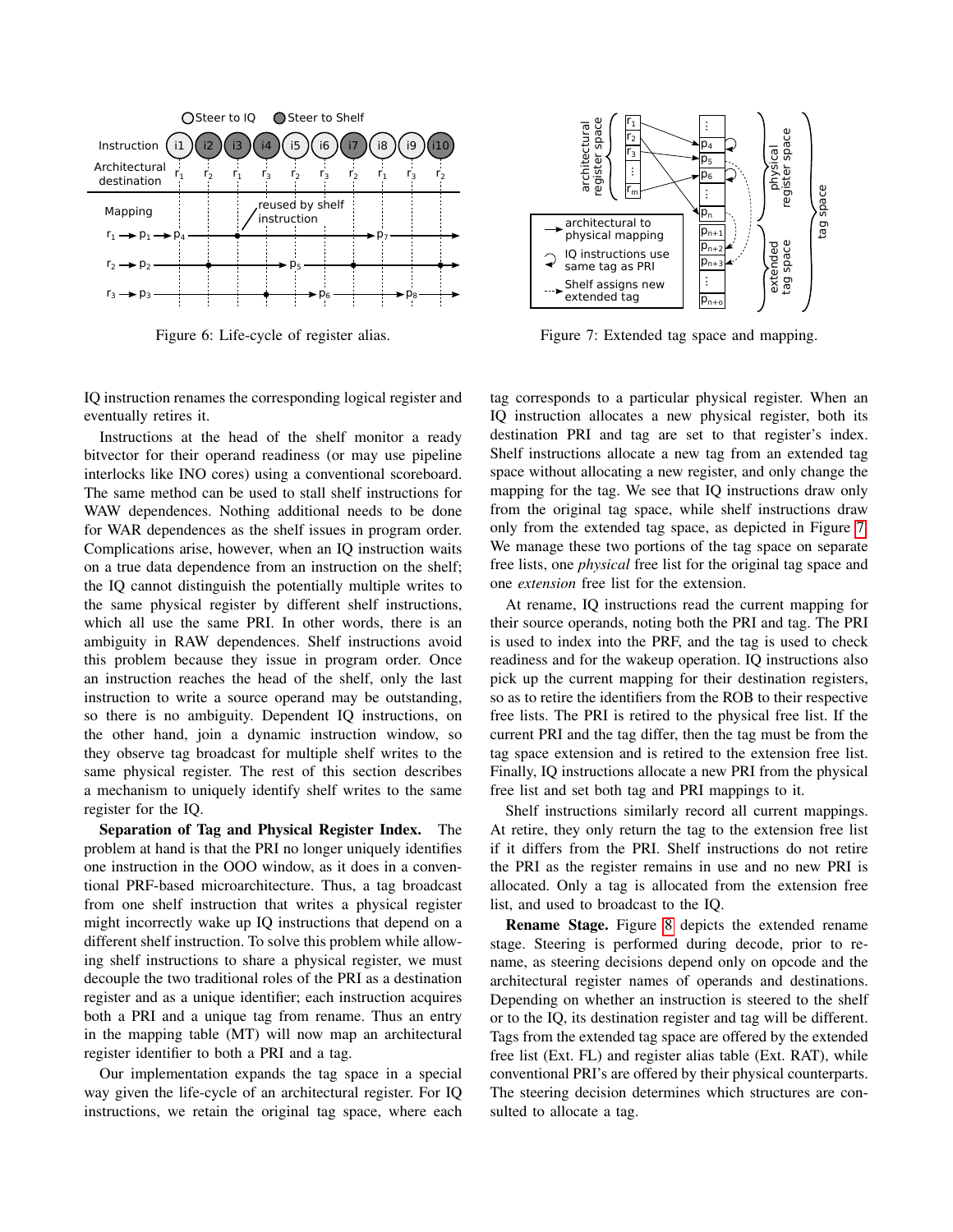<span id="page-6-2"></span>

Figure 8: Extended rename stage.

## <span id="page-6-0"></span>*D. Memory Accesses and the LSQ*

We first describe the ordering of shelf loads and stores under uniprocessor and relaxed/weak consistency models, which include the ARM v7 memory model used in our evaluation. Shelf loads and stores issue in program order, and thus follow all older loads and stores in the address calculation pipeline. As such, shelf loads and stores do not require their own load or store queue entries; instead, they record the tail pointers of both structures at dispatch to track their relative order.

Shelf loads associatively scan older IQ stores in the store queue, all of which have calculated their addresses and values, and younger IQ loads in the load queue, some of which may have been reordered and issued early to memory. (IQ loads perform the same operations as they execute). The shelf load receives the value from the youngest scanned instruction with a matching address. In particular, it must receive a value from a *younger* matching load to avoid a memory ordering violation [\[8\]](#page-11-7). Loads with no matches issue to the cache hierarchy. Loads that issue to the cache wake dependent instructions non-speculatively, resulting in a minimum 2-cycle load-to-use distance for L1 data cache hits. Upon a cache miss, loads (whether from the shelf or IQ) are allocated a miss status holding register, which arbitrates for writeback and tag wakeup when the cache miss returns, unblocking the memory execution pipeline. Memory dependence mispredictions cause a pipeline flush and restart at the mispredicted instruction.

Shelf stores scan younger load instructions for matching addresses to perform store-to-load forwarding, or to squash IQ loads that have speculatively issued early. We use a "store sets" [\[9\]](#page-11-8) memory dependence predictor to prevent frequent squashes. Shelf stores use their store set identifier to release dependent younger loads, just as IQ stores do. Finally, since uniprocessors and relaxed consistency models support coalescing store buffers and do not require ordering of stores to different addresses, shelf stores scan for the next older matching store and immediately coalesce into its store queue or store buffer entry. It is permissible to skip over older loads in this case because they will have already received a value from the coalescing buffer and taken their place in memory order (non-speculatively). Stores that find no match are released to the cache. We assume memory barriers synchronize the pipeline at the dispatch stage.

Stricter consistency models, like Total Store Order and Sequential Consistency, require in-window speculation [\[10\]](#page-11-9) for high performance. Amongst other constraints, loads are speculative until all older loads to any address have at least completed (obtained a value from memory). As a consequence, all shelf instructions, including non-memory instructions, that follow a speculative load are speculative and may not writeback/retire until all preceding loads become non-speculative—an uncertain time interval (e.g., duration of a cache miss). Shelf stores additionally need to allocate store queue entries, as strong consistency models often do not permit coalescing in the store buffer. Evaluating the shelf under these models is beyond the scope of this paper. We suggest that steering mechanisms could steer those instructions to the shelf that are predicted to depend on long-latency misses, similarly to recent latency-tolerant designs [\[11\]](#page-11-10), [\[12\]](#page-11-11), [\[13\]](#page-11-12).

## IV. INSTRUCTION STEERING

<span id="page-6-1"></span>Instruction steering determines whether an instruction is dispatched to the IQ or the shelf, which directly affects the instruction schedule. Whereas the microarchitecture ensures correct execution under any steering policy, poor steering can result in poor performance. If we steer all instructions to the IQ, then the shelf provides no window size benefit. Conversely, if all instructions are steered to the shelf, the resulting performance will match that of an in-order core.

#### *A. Oracle Steering*

To measure the inherent opportunity of a shelf-augmented microarchitecture, we first study an oracle steering mechanism. Unfortunately, a perfect steering mechanism, which steers optimally for maximum performance, is a global optimization requiring complete knowledge of the wholeprogram critical path. Although mechanisms to predict instruction criticality have been proposed [\[14\]](#page-11-13), [\[15\]](#page-11-14), steering compounds the optimization problem: it adds/removes false dependence edges, which changes the very shape of the graph. Hence, even in the context of an offline oracle, perfect steering is intractable.

Instead, we study an oracle that steers each instruction according to whether it would issue earlier from the IQ or the shelf (breaking ties in favor of the shelf). While this determination is made greedily without regard to future (younger) instructions, the greedy oracle steering algorithm requires precise knowledge of the future schedule. Such a mechanism cannot be implemented in practice, since these future arrival times are not always known at dispatch. However, in simulation, we can closely approximate this future schedule using complete knowledge of instruction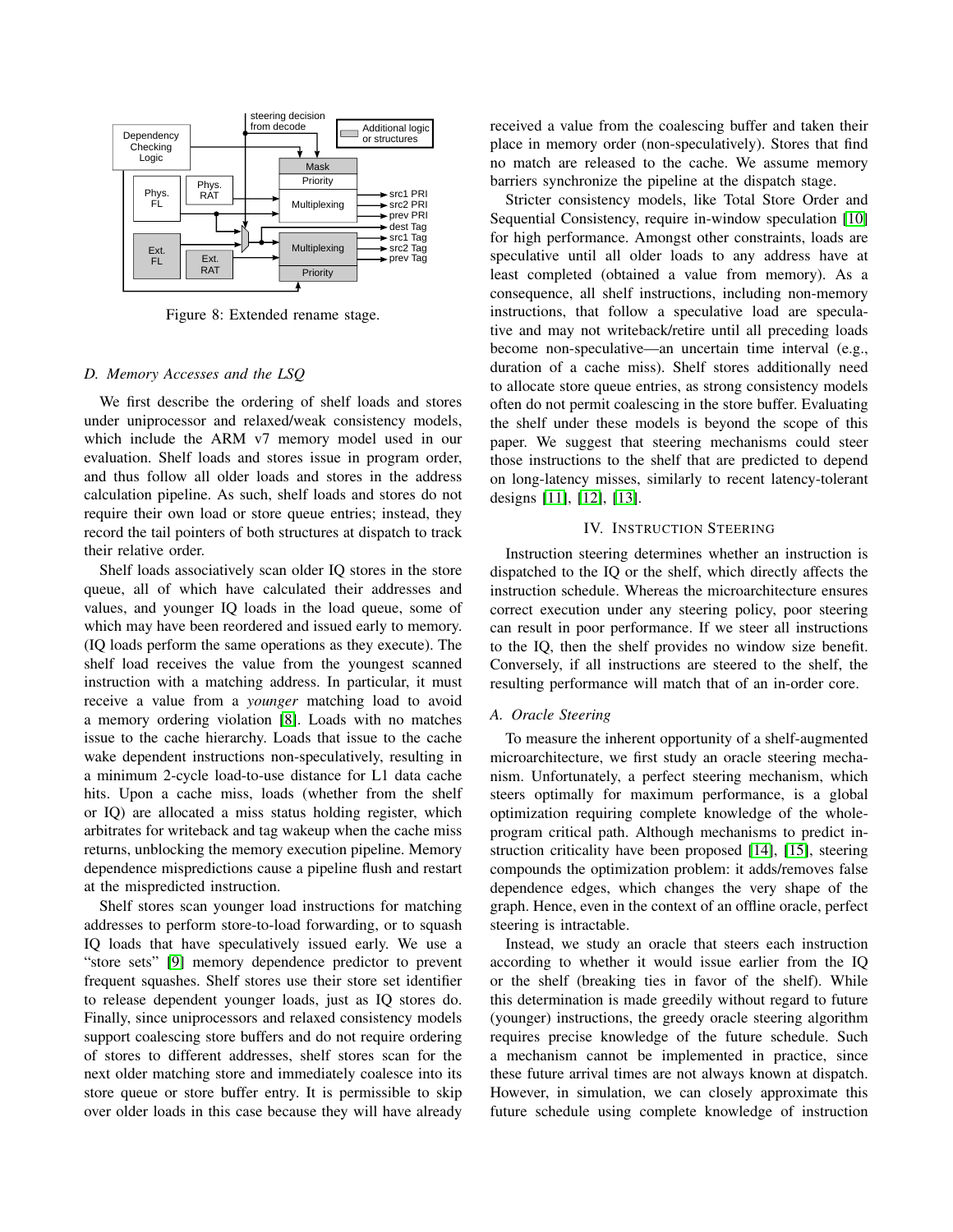<span id="page-7-0"></span>

Figure 9: Practical steering.

latencies, dependences, and memory addresses. For memory operations, we functionally query the cache (atomically, instantly and not modifying state) to accurately predict memory latencies.

Note that, because of the complexity of the gem5 simulation model, even with oracle knowledge, we still steer an average of 4% of instructions incorrectly. Though it is highly detailed, our prediction of the future schedule does not account for all corner cases that arise in the simulation. So, our oracle algorithm additionally tracks the actual execution schedule as the simulation progresses to correct its representation of the schedule and recover from mispredictions.

#### *B. Practical Steering*

As we will show, our oracle opportunity study reveals relatively limited opportunity for a shelf-augmented microarchitecture in single-threaded executions; as indicated in Figure [1,](#page-0-0) less than 25% of instructions are in-sequence. In contrast, we demonstrate considerable opportunity as the number of SMT threads increases. Hence, we design a practical steering method targeted for four-threaded execution. The flexibility of the SMT thread fetch policy (ICOUNT in our design [\[16\]](#page-11-15)) is synergistic with simple instruction steering. When instructions are fetched from a slow-moving thread, they are steered to the shelf, avoiding IQ congestion. Conversely, when an instruction is mis-steered to the shelf, stalling execution, other threads benefit from the available IQ capacity and fill the bubbles with useful execution. This synergy facilitates a steering design without large and powerhungry meta-data structures, which would undermine the energy-efficiency objective of our microarchitecture.

At the heart of steering lies (1) the ability to predict the future execution schedule, and (2) the ability to recover from schedule mispredictions. We describe a practical hardware solution to project instruction completion times and track dependence chains, and show how these mechanisms can be used for steering and misprediction recovery, with reference to Figure [9.](#page-7-0)

Schedule Prediction. For each architectural register, we maintain a prediction of its future writeback/ready cycle in a Ready Cycle Table (RCT). RCT entries are decremented each cycle to count down how many cycles are left until the register is predicted to be ready.

If we dispatch an instruction to the IQ, we can predict its issue cycle as the maximum ready cycle of its source operands, and its completion cycle as the issue cycle plus the instruction's predicted latency. Instruction latencies are usually available from decode. The prediction ignores structural hazards, such as issue width, and predicts all loads to be L1 hits; the resulting schedule errors are handled via the recovery mechanism. By predicting that all loads hit in L1, we avoid the need for any prediction table.

An instruction dispatched to the shelf will issue after all previously dispatched instructions even if its operands are ready, since the shelf issues in program order. Hence, for the shelf, we maintain an earliest-allowable issue cycle, which is the maximum issue cycle of all previous instructions. Shelf instructions also must stall at writeback while any preceding instruction is speculative. So, we also track an earliest-allowable writeback cycle, which is the maximum speculation resolution cycle for any previous instruction. We can then predict that, if dispatched to the shelf, an instruction will issue at the maximum of its operands' RCT entries and the earliest-allowable issue cycle. Its completion cycle is predicted as the maximum of its predicted issue cycle plus the instruction latency and the earliest-allowable writeback cycle.

With these estimates, we can then steer an instruction by comparing its predicted completion cycle for the shelf and IQ, choosing the earlier of the two and breaking ties in favor of the shelf. Our design exploration shows that it is sufficient to track a range of 32 cycles using 5-bit counters per register.

Schedule Recovery. Our schedule prediction mechanism is approximate; most importantly, it assumes all loads are hits. As schedule errors accumulate, steering accuracy will worsen and performance will suffer. So, we correct schedule misprediction errors by observing the actual execution schedule and using the observed instruction completions to correct predictions for their dependent instructions.

Once a register's RCT counter decrements to zero, the register is predicted to be ready. However, if the instruction took longer than expected (e.g., an L1 miss), the register will not be marked ready in the issue dependency checking logic. In this circumstance, the predicted schedule for all the instruction's dependents is also incorrect. We correct these errors by freezing the decrement of the RCT entry for the destinations of all these dependents. We thereby push back the predicted completion time of the entire dependency tree by one cycle each cycle until the mispredicted instruction ultimately completes.

Maintaining RCT counters as we have just described requires tracking the dependency information among all instructions, which is expensive. Interestingly, we find that tracking the dependents of only a small sample of instructions is sufficient to correct the schedule; a schedule misprediction for an untracked instruction will rapidly be detected when one if its dependents is sampled. Since most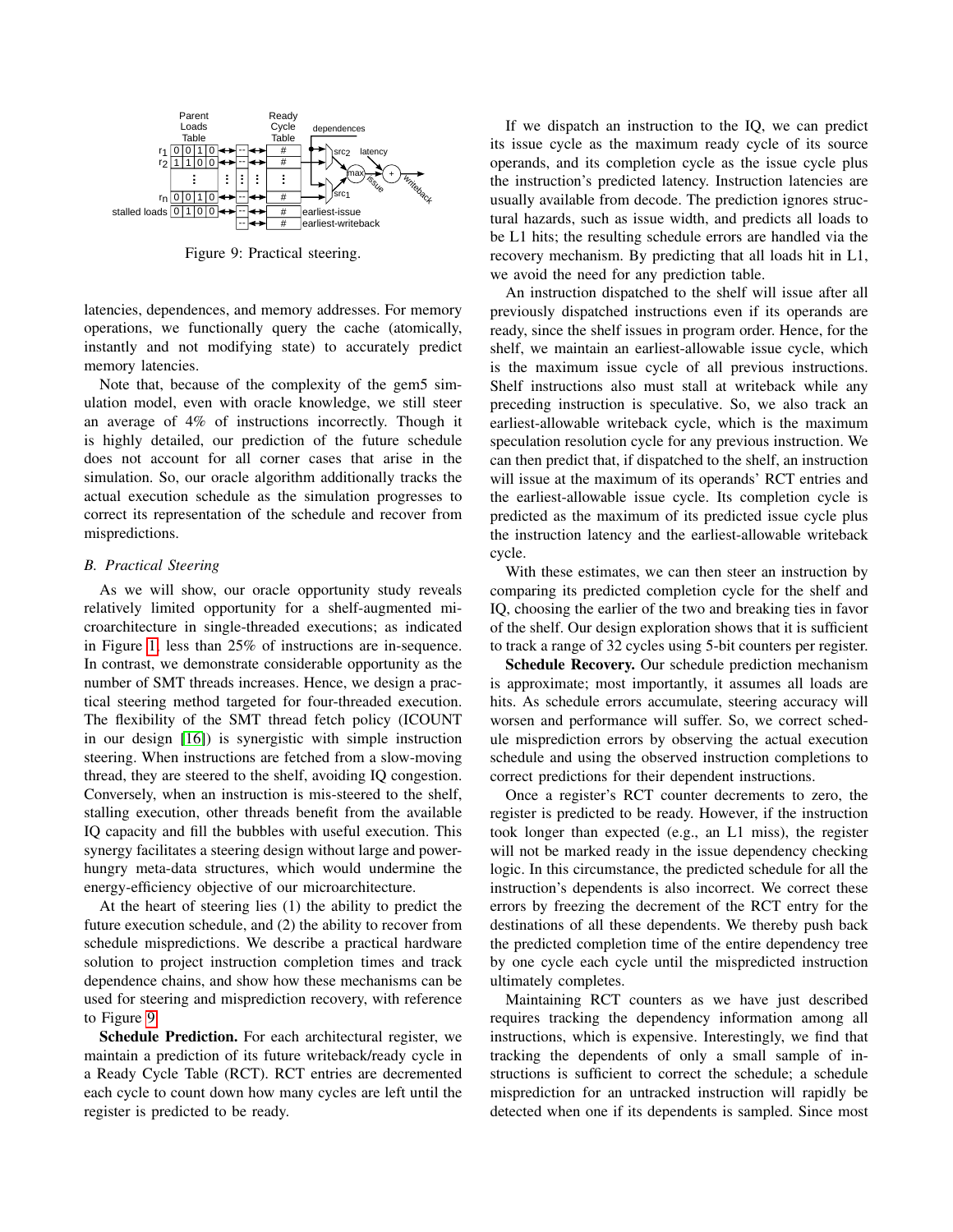schedule mispredictions are for loads that miss in L1, we track dependents for a sample of loads.

We use a simple bit matrix, the Parent Loads Table (PLT), to track the relationship between sampled loads and their dependents. As loads are steered, each is assigned a column of bits in the PLT, if one is available. Rows in the table correspond to architectural registers; a bit is set if the architectural register depends directly or indirectly on the load. When a load is steered, it sets the bit for its assigned column and destination register row. As further instructions are decoded, they set the row for their destination to the superset of their operands' parent loads (i.e., the bitwise OR of the operands' rows). When loads complete, they reset the bits in their assigned column, freeing the column for reuse. We find it is sufficient to track 4 loads per thread.

If any register's ready cycle reaches zero while its parent loads' bitvector is non-zero, we simply stall the decrement operation for all other registers that share those parents. The register's bitvector is loaded into a special row, the stalled loads bitvector, as shown in Figure [9,](#page-7-0) which is compared to all rows. Any row with a matching bit (i.e., it is directly or indirectly dependent on a stalled load) has its RCT counter stalled.

#### V. EVALUATION

We model our design in gem5 [\[17\]](#page-11-16) and run the SPEC CPU2006 benchmark suite with the ARM v7 ISA using system call emulation. We have excluded only *dealII* of the 29 SPEC benchmarks as it is not functional in our simulation infrastructure. For SMT workloads, we generate mixes of 28 different SPEC benchmarks, such that each benchmark appears an equal number of times in each workload, according to the "Balanced Random" mix methodology proposed by Velasquez et al. [\[18\]](#page-12-0). We measure performance using system throughput (STP), a metric proposed by Eyerman and Eeckhout [\[6\]](#page-11-5) that considers both performance improvement and fairness across threads in a multi-threaded mix. STP is the sum of the ratios of each thread's clocks-per-instruction in single-threaded and multi-threaded execution. It reflects the number of programs completed per unit time. We report results for the benchmark mix with the maximum, minimum, and median STP improvement over the baseline, as well as averages across the random mixes. Using the reference input set, we fast forward all threads to the highest-weighted SimPoint [\[19\]](#page-12-1) within 50 billion instructions of the start of the benchmark. We warm microarchitectural structures for 100 million instructions on each thread prior to the SimPoint location.

Table [I](#page-8-0) details our configuration. We assume a 2GHz clock for all configurations to focus on the microarchitectural effects of our technique. Unless otherwise stated, our evaluation focuses on a 4-thread SMT configuration using the ICOUNT fetch policy [\[16\]](#page-11-15). The ROB, load queue (LQ) and store queue (SQ) structures are partitioned across threads,

<span id="page-8-0"></span>

| Component  | Configuration                 |
|------------|-------------------------------|
| Core       | 4-thread SMT $OOO$ @ 2.0 GHz  |
|            | 4-wide OOO with 8-wide fetch  |
|            | 6 cycles fetch-to-dispatch    |
| <b>ROB</b> | 64 or 128                     |
| IQ, LQ, SQ | 32 or 64                      |
| Shelf      | 64                            |
| Steering   | 5-bit RCT entries, 4-load PLT |
| L1I        | 32KB, 2-way, 1-cycle          |
| L1D        | 32KB, 2-way, 2-cycle          |
| L2         | 2MB, 8-way, 32-cycle          |
| Memory     | 100 <sub>ns</sub> latency     |

Table I: System Configuration

based on [\[20\]](#page-12-2), as are the front-end pipeline buffers and the shelf to prevent stalled threads from blocking others. Our baseline core has a 64-entry ROB and 32-entry IQ, LQ, and SQ. We augment this core with a 64-entry shelf. We also measure a core where all structures are doubled (128-entry ROB, 64-entry IQ, LQ, SQ), which represents an upper bound for the performance improvement the shelf can provide.

For power, energy, and area analysis, we use the Mc-PAT framework [\[21\]](#page-12-3) to model the power breakdown of a physical register-based OOO design, incorporating changes from [\[22\]](#page-12-4). We extend McPAT to model the shelf, RAT/free list, rename logic, expanded issue/scheduling logic, speculation shift registers, dependency tracking, and steering structures/logic. Our additions to McPAT are consistent with its models for baseline scheduling and mapping logic and storage structures. We report on the power consumption of the core including L1 caches.

## *A. Performance*

We first consider the performance impact of our design with practical shelf and steering mechanisms. Figure [10](#page-9-0) reports the improvement in system throughput over the baseline 64-entry ROB design. We include results for the workload mixes with the lowest, median, and highest STP improvement over the baseline (the axis labels in Figure [11](#page-9-1) report the benchmarks in these three mixes). Finally, we report a geometric mean across all 28 mixes. The rightmost (dark-blue) bar in each group reflects the STP improvement of an out-of-order core where all microarchitecture structures are doubled. This bar represents a theoretical upper bound for the improvement of the shelf.

The shelf-augmented microarchitectures improve performance over the baseline by 8.6% and 11.5% on average and up to 15.1% and 19.2% for the conservative and optimistic microarchitecture assumptions, respectively. Our approach captures almost half of the throughput improvement of the larger OOO core with substantially less hardware. In partic-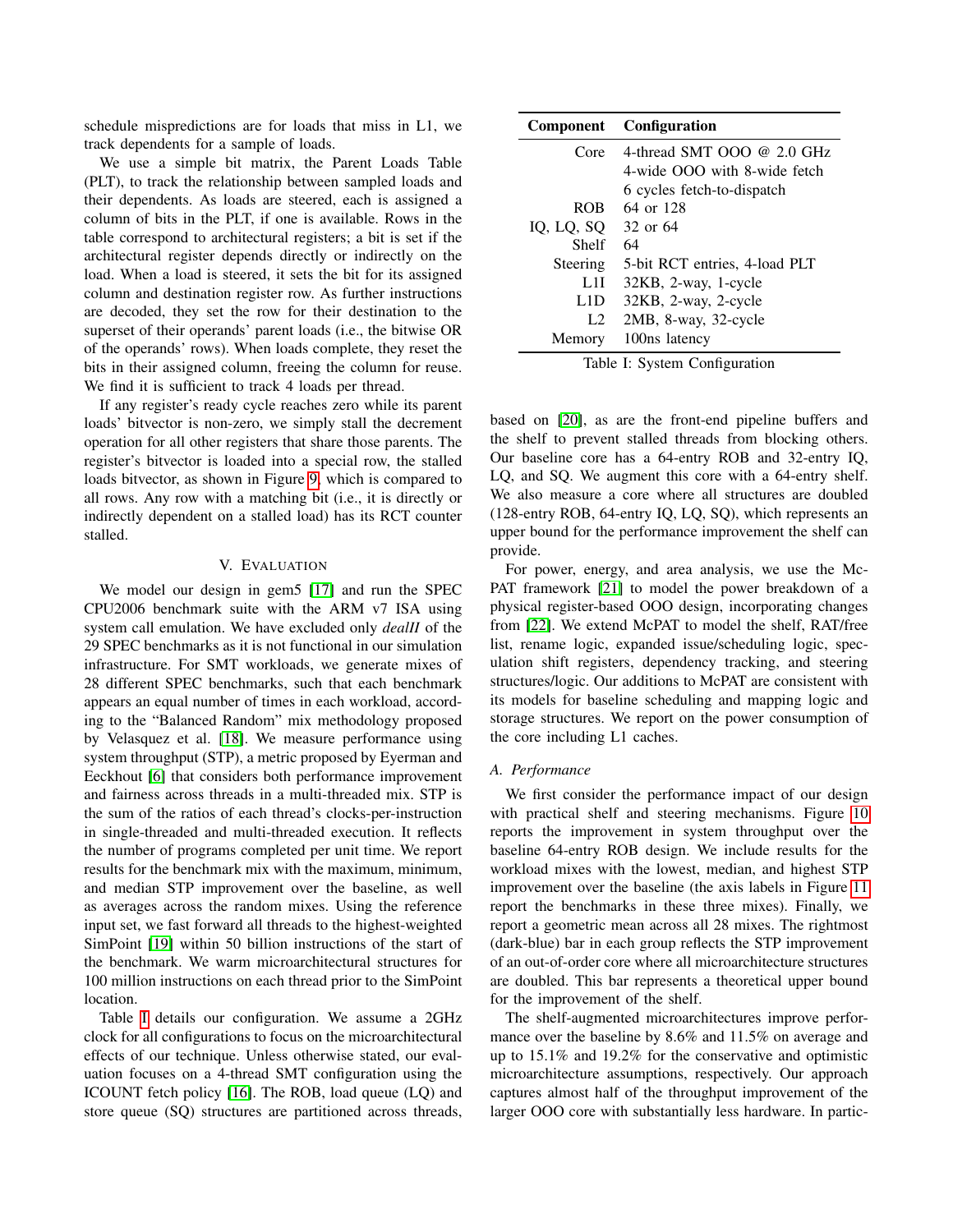<span id="page-9-0"></span>

Figure 10: Performance of the shelf with conservative and optimistic microarchitecture assumptions.

<span id="page-9-1"></span>

Figure 11: Fraction of in-sequence instructions for a selection of 4-thread benchmark mixes.

ular, the larger design has a 64-entry issue queue, whereas the scheduling logic in our 64+64 entry design considers only 32 reordered instructions and the heads of each shelf. Hence, it is likely the 64+64 design can achieve a higher clock frequency, which is not reflected in this comparison. Nevertheless, the shelf is not as flexible as a larger OOO instruction window. The shelf loses performance when (1) less than half of all in-flight instructions are in-sequence, (2) when window requirements are imbalanced across threads (the shelf is staticly partitioned), (3) the steering heuristic mis-steers instructions, or (4) when reordered instructions require more LQ or SQ resources.

Figure [11](#page-9-1) shows the fraction of instructions from each thread that are in-sequence for the three selected mixes, as well as the arithmetic mean across all benchmarks. On average, about half of instructions are in-sequence, but some benchmarks have fewer in-sequence instructions. The imbalance in in-sequence instructions across workloads contributes to the gap between the 64+64 entry design and the theoretical upper bound.

The practical steering mechanism makes numerous simplifying assumptions about the future instruction schedule. To gauge the degree to which these approximations lead to mis-steered instructions, we compare oracle and prac-

<span id="page-9-2"></span>

Figure 12: Performance impact of practical steering.

<span id="page-9-3"></span>

Figure 13: Energy delay.

tical steering. Figure [12](#page-9-2) shows the resulting performance comparison. Approximately 16% of instructions are steered incorrectly by the practical mechanism relative to the oracle. Nevertheless, the ability of one SMT thread to make progress while another is stalled hides the brief stalls created by incorrect steering decisions, allowing even our simple mechanisms that assumes all memory accesses are L1 cache hits to nonetheless make effective use of the shelf.

## *B. Energy and Area Efficiency*

We compare the energy efficiency of the 64+64-entry shelf-augmented design to both the baseline 64-entry and doubled 128-entry microarchitectures. Figure [13](#page-9-3) shows the energy-delay product (EDP) of each design. Although it consumes more power, a 128-entry design is more energyefficient on the average than a 64-entry design, improving EDP by 4.9%. However, a 64+64-entry shelf-augmented design is even more energy efficient. The performance advantage of the shelf more than compensates for the slight increase in power consumption, resulting in a net energydelay win relative to the 64-entry baseline. Adding a shelf improves energy-delay product by 8.6% and 10.9% on average for conservative and optimistic microarchitecture assumptions, respectively.

Table [II](#page-10-0) reports the area increase of the 64+64 and 128 entry designs relative to the 64-entry baseline. Excluding the area of L1 caches, adding a shelf and the associated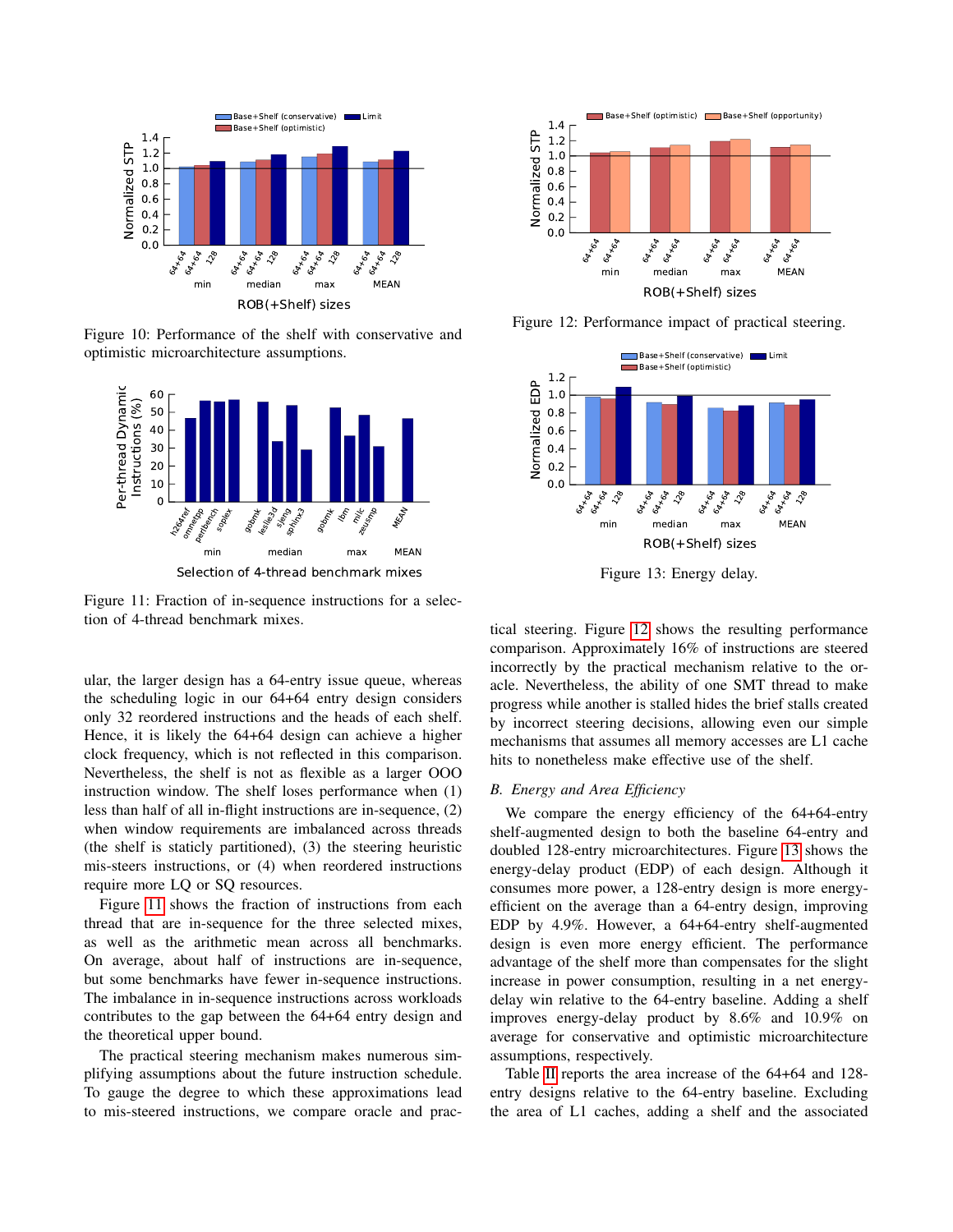<span id="page-10-1"></span><span id="page-10-0"></span>

Figure 14: Opportunity with fewer threads.

scheduling, steering, and tracking structures increases the core area by 3.1%. In contrast, doubling the capacity of the IQ, ROB, LQ, SQ, and instruction scheduling logic for the 128-entry design increases area by 9.7%.

#### *C. Fewer Threads*

Although in-sequence instructions arise in single-threaded execution, the interleaving of multiple threads in a SMT core spreads the issue of dependent instructions apart, substantially increasing the fraction of in-sequence instructions (see Figure [1\)](#page-0-0). Hence, we do not expect a shelf to improve performance in single-threaded execution. Nevertheless, it is desirable that the shelf not adversely impact performance or energy-efficiency when an SMT core is running only a single thread. Figure [14](#page-10-1) compares the STP and energydelay product of the 64-entry and 64+64-entry designs for single-threaded and two-threaded executions, averaged over 28 benchmarks/mixes. There is no opportunity for a shelf in single-threaded execution. With two threads, the shelf provides a modest improvement in performance and energy delay. Nevertheless, we find that the shelf does not adversely affect performance. Note that the shelf can easily be disabled by steering all instructions to the IQ if it causes pathological behavior in a particular workload.

## VI. RELATED WORK

Hily and Seznec [\[2\]](#page-11-1) show that the performance of an inorder core approaches that of an out-of-order core as the number of SMT threads increases, and argue that OOO cores are not cost-effective for SMT designs with many threads (four in their study). At the two extremes, OOO cores are suited to single-threaded workloads or those with few SMT threads, while workloads with a high number of threads favor in-order cores for efficiency. We reason that middlerange designs, which balance single-threaded performance and throughput, require a new underlying microarchitecture. We borrow the name and concept for the shelf from the Metaflow architecture [\[5\]](#page-11-4), which focused on the principle of shelving instructions to defer their execution, thereby enabling the out-of-order execution of other instructions. Ultimately, the Metaflow design was an OOO core centered on the DRIS structure, a combination of the ROB, IQ and renaming logic for all instructions. Our shelf physically separates in-sequence (deferred) instructions into a more efficient structure, while reordered instructions utilize the full capabilities of a modern OOO core.

Khubaib *et al.* rely on the same observations as Hily and Seznec to propose MorphCore [\[23\]](#page-12-5), a design wherein the core can "morph" from an OOO with a low number of threads (two threads in their work) into an INO core with many (eight) threads. Whereas MorphCore offers a coarse-grain switching mechanism, our design enables the selection of OOO versus INO mechanisms on an instructionby-instruction basis. MorphCore and our work target different objectives: MorphCore attempts to capture two workloads that do not often coincide, single-threaded and highly threaded, on one core; whereas, our design highlights an area where neither INO nor OOO cores are an efficient design point. Similar works provide a set of configurable cores by morphing, fusing or composing standalone cores [\[24\]](#page-12-6), [\[25\]](#page-12-7).

Viewed from another angle, our design attempts to approach the performance of a larger OOO instruction window through the use of in-order hardware. [\[26\]](#page-12-8), [\[27\]](#page-12-9) relieve the IQ by redirecting ready-before-dispatch instructions through energy-efficient functional units. Seng, Tune and Tullsen [\[28\]](#page-12-10) advocate reducing power by utilitizing in-order IQs. Tseng and Patt [\[29\]](#page-12-11) utilize compiler techniques to achieve a high performing schedule on in-order hardware, which approaches the single-threaded performance of OOO hardware. These designs, however, do not alleviate pressure on the ROB, LSQ and PRF. McFarlin, Tucker and Zilles [\[30\]](#page-12-12) advocate similar designs by showing that OOO performance can be mostly achieved with static schedules, given the speculation support needed to permit those schedules. One such design is the in-order Continual Flow Pipeline (iCFP) [\[12\]](#page-11-11), which targets long-latency operations like cache misses that block in-order cores. Miss-dependent instructions drain into a slice buffer, including any "side" inputs, to allow independent younger instructions to execute out-of-order. Drained instructions are re-executed from the slice buffer once the miss returns. In contrast, we steer instructions to OOO/INO up front (one-time execution). To enable correct out-of-order execution on iCFP, speculation is handled via checkpointing, which may be undesirable for SMT where the aggregate architectural state of all threads is much larger. Our mechanism does not require checkpoints. Several other latency-tolerant designs [\[31\]](#page-12-13), [\[11\]](#page-11-10), [\[32\]](#page-12-14), [\[13\]](#page-11-12) similarly rely on potentially expensive checkpoints; none of these designs leverage in-order hardware.

The shelf effectively reduces instruction occupancy in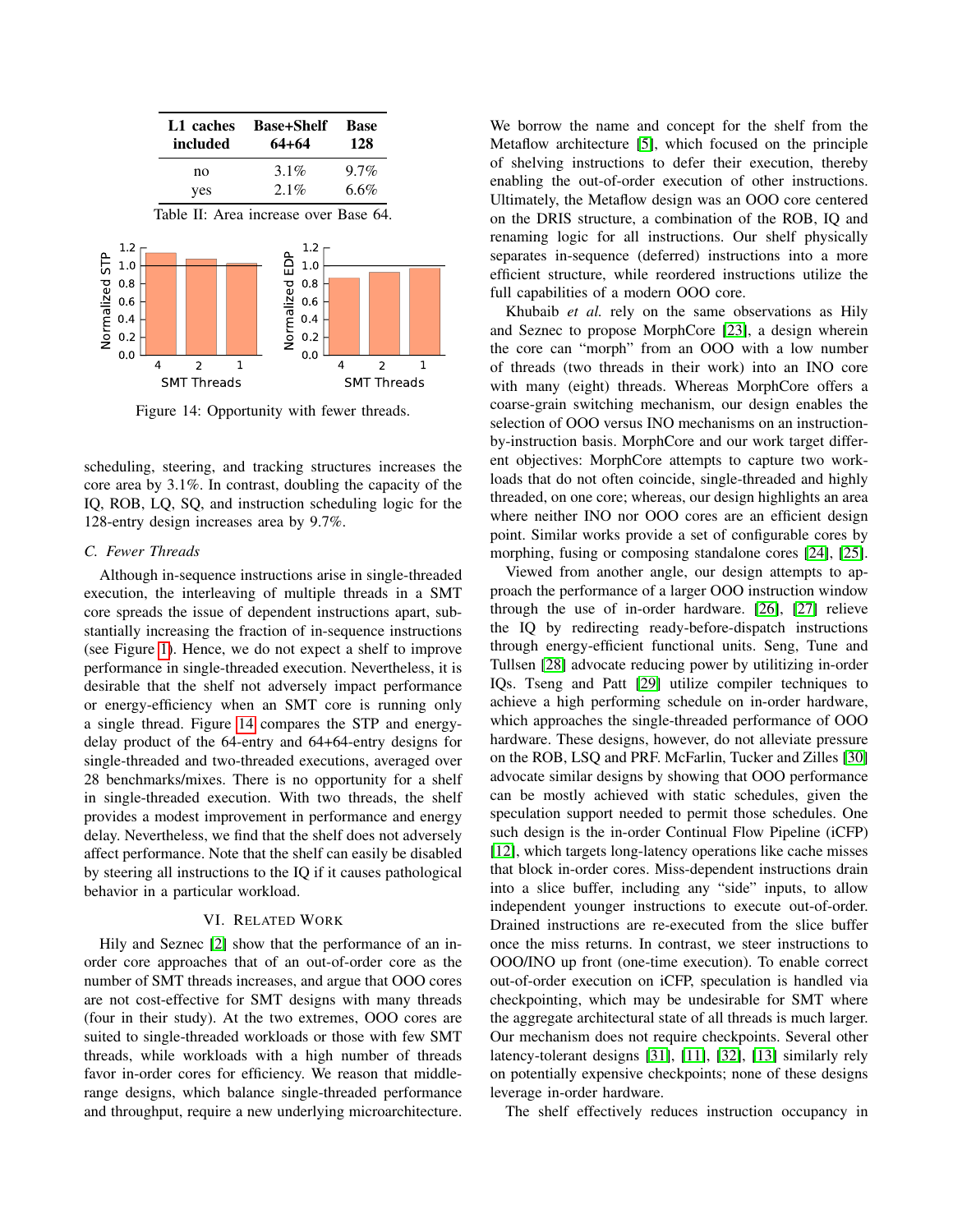OOO structures. Several related works target similar goals without leveraging in-sequence instructions. Whereas there are many ways to reduce pressure on OOO structures, we note here those mechanisms most closely relate to our contributions. Sembrant *et al.* [\[33\]](#page-12-15) park instructions that are predicted to be non-critical to memory-level parallelism (MLP) prior to renaming, temporarily reducing pressure on the IQ and PRF until those instructions are resumed. Elmoursy and Albonesi [\[34\]](#page-12-16) reduce pressure on the IQ via predictive SMT fetch policies. Gonzalez *et al.* [\[35\]](#page-12-17) reduce pressure on the PRF by decoupling tags (virtual registers) from PRIs (physical registers). Some works leverage checkpointing to release OOO resources early [\[36\]](#page-12-18), [\[37\]](#page-12-19). Adaptive cores additionally provide the ability to disable unused structure entries [\[38\]](#page-12-20), [\[39\]](#page-12-21), [\[40\]](#page-12-22).

Clustered microarchitectures divide the monolithic IQ structure across functional unit clusters to improve cycle time and scalability. Palacharla, Jouppi and Smith [\[41\]](#page-12-23) advocate using FIFO queues in this manner to reduce complexity. Prior work focuses on steering instructions to clusters so as to minimize inter-cluster forwarding penalties and for load balancing [\[15\]](#page-11-14), [\[42\]](#page-12-24), [\[43\]](#page-12-25). Similar to our practical steering algorithm, these designs make use of dependence chain information for steering. While we do not cluster our execution units in this paper, it is a possible dimension for the shelf and the IQ to belong to different clusters.

Several works examine heterogeneous cores [\[3\]](#page-11-2) and datapaths [\[4\]](#page-11-3). These works fix a set of heterogeneous hardware resources, e.g., an OOO and an INO core, and attempt to schedule threads among them. Note that threads do not simultaneously use two heterogeneous components, but rather switch from one to the other. Scheduling schemes have targeted specific ILP/MLP regions [\[44\]](#page-12-26), serializing bottlenecks in parallel code [\[45\]](#page-12-27), and other indicators [\[46\]](#page-12-28). A number of these works advocate fine-grained switching at hundred- or thousand-instruction granularity [\[47\]](#page-12-29), [\[4\]](#page-11-3) but still fall short of interleaving in-sequence and reordered instructions in the same window. Our shelf and IQ datapaths can be seen as statically provisioned heterogeneous backends, however, a single-thread context is able to utilize both simultaneously, which is a central contribution of our microarchitecture.

## VII. CONCLUSION

Whereas OOO execution can improve performance for moderately threaded SMT designs, the resulting hardware utilization is inefficient, as many instructions are scheduled in-sequence. We have described a new microarchitecture that augments an OOO core with an energy-efficient inorder scheduling mechanism, the shelf, allowing in-sequence instructions to interleave correctly at fine granularity with reordered instructions. Adding a shelf to a baseline 4-thread core with a 64-entry ROB improves performance by 11.5% (up to 19.2% at best) and energy delay by 10.9% (up to 17.5% at best).

#### ACKNOWLEDGMENT

The authors thank Scott Mahlke, Ronald Dreslinski, Reetuparna Das, Shruti Padmanabha, Andrew Lukefahr, and the anonymous reviewers for their feedback. This work was partially supported by grants from ARM, Ltd.

#### **REFERENCES**

- <span id="page-11-0"></span>[1] D. M. Tullsen, S. J. Eggers, and H. M. Levy, "Simultaneous multithreading: Maximizing on-chip parallelism," in *Proc. 22nd Int'l Symp. on Computer Architecture*, Jun 1995.
- <span id="page-11-1"></span>[2] S. Hily and A. Seznec, "Out-of-order execution may not be costeffective on processors featuring simultaneous multithreading," in *Proc. 5th Int'l Symp. on High-Performance Computer Architecture*, Jan 1999.
- <span id="page-11-2"></span>[3] R. Kumar, K. I. Farkas, N. P. Jouppi, P. Ranganathan, and D. M. Tullsen, "Single-isa heterogeneous multi-core architectures: The potential for processor power reduction," in *Proc. 36th Int'l Symp. on Microarchitecture*, Dec 2003.
- <span id="page-11-3"></span>[4] A. Lukefahr, S. Padmanabha, R. Das, F. M. Sleiman, R. Dreslinski, T. F. Wenisch, and S. Mahlke, "Composite cores: Pushing heterogeneity into a core," in *Proc. 45th Int'l Symp. on Microarchitecture*, Dec 2012.
- <span id="page-11-4"></span>[5] V. Popescu, M. Schultz, J. Spracklen, G. Gibson, B. Lightner, and D. Isaman, "The metaflow architecture," *IEEE Micro*, vol. 11, no. 3, June 1991.
- <span id="page-11-5"></span>[6] S. Eyerman and L. Eeckhout, "System-level performance metrics for multiprogram workloads," *IEEE Micro*, vol. 28, no. 3, May 2008.
- <span id="page-11-6"></span>[7] J. E. Smith and A. R. Pleszkun, "Implementation of precise interrupts in pipelined processors," in *Proc. 12th Int'l Symp. on Computer Architecture*, Jun 1985.
- <span id="page-11-7"></span>[8] I. Park, C. L. Ooi, and T. N. Vijaykumar, "Reducing design complexity of the load/store queue," in *Proc. 36th Int'l Symp. on Microarchitecture*, Dec 2003.
- <span id="page-11-8"></span>[9] G. Z. Chrysos and J. S. Emer, "Memory dependence prediction using store sets," in *Proc. 25th Int'l Symp. on Computer Architecture*, Jun 1998.
- <span id="page-11-9"></span>[10] K. Gharachorloo, A. Gupta, and J. L. Hennessy, "Two techniques to enhance the performance of memory consistency models," in *Proc. 20th Int'l Conf. on Parallel Processing*, Aug 1991.
- <span id="page-11-10"></span>[11] S. T. Srinivasan, R. Rajwar, H. Akkary, A. Gandhi, and M. Upton, "Continual flow pipelines," in *Proc. 11th Int'l Conf. on Architectural Support for Programming Languages and Operating Systems*, Oct 2004.
- <span id="page-11-11"></span>[12] A. Hilton, S. Nagarakatte, and A. Roth, "icfp: Tolerating all-level cache misses in in-order processors," in *Proc. 15th Int'l Symp. on High Performance Computer Architecture*, Feb 2009.
- <span id="page-11-12"></span>[13] A. Hilton and A. Roth, "Bolt: Energy-efficient out-of-order latencytolerant execution," in *Proc. 16th Int'l Symp. on High Performance Computer Architecture*, Jan 2010.
- <span id="page-11-13"></span>[14] B. Fields, S. Rubin, and R. Bodík, "Focusing processor policies via critical-path prediction," in *Proc. 28th Int'l Symp. on Computer Architecture*, May 2001.
- <span id="page-11-14"></span>[15] P. Salverda and C. Zilles, "A criticality analysis of clustering in superscalar processors," in *Proc. 38th Int'l Symp. on Microarchitecture*, Nov 2005.
- <span id="page-11-15"></span>[16] D. M. Tullsen, S. J. Eggers, J. S. Emer, H. M. Levy, J. L. Lo, and R. L. Stamm, "Exploiting choice: Instruction fetch and issue on an implementable simultaneous multithreading processor," in *Proc. 23rd Int'l Symp. on Computer Architecture*, May 1996.
- <span id="page-11-16"></span>[17] N. Binkert, B. Beckmann, G. Black, S. K. Reinhardt, A. Saidi, A. Basu, J. Hestness, D. R. Hower, T. Krishna, S. Sardashti, R. Sen, K. Sewell, M. Shoaib, N. Vaish, M. D. Hill, and D. A. Wood, "The gem5 simulator," *SIGARCH Comput. Archit. News*, vol. 39, no. 2, Aug 2011.